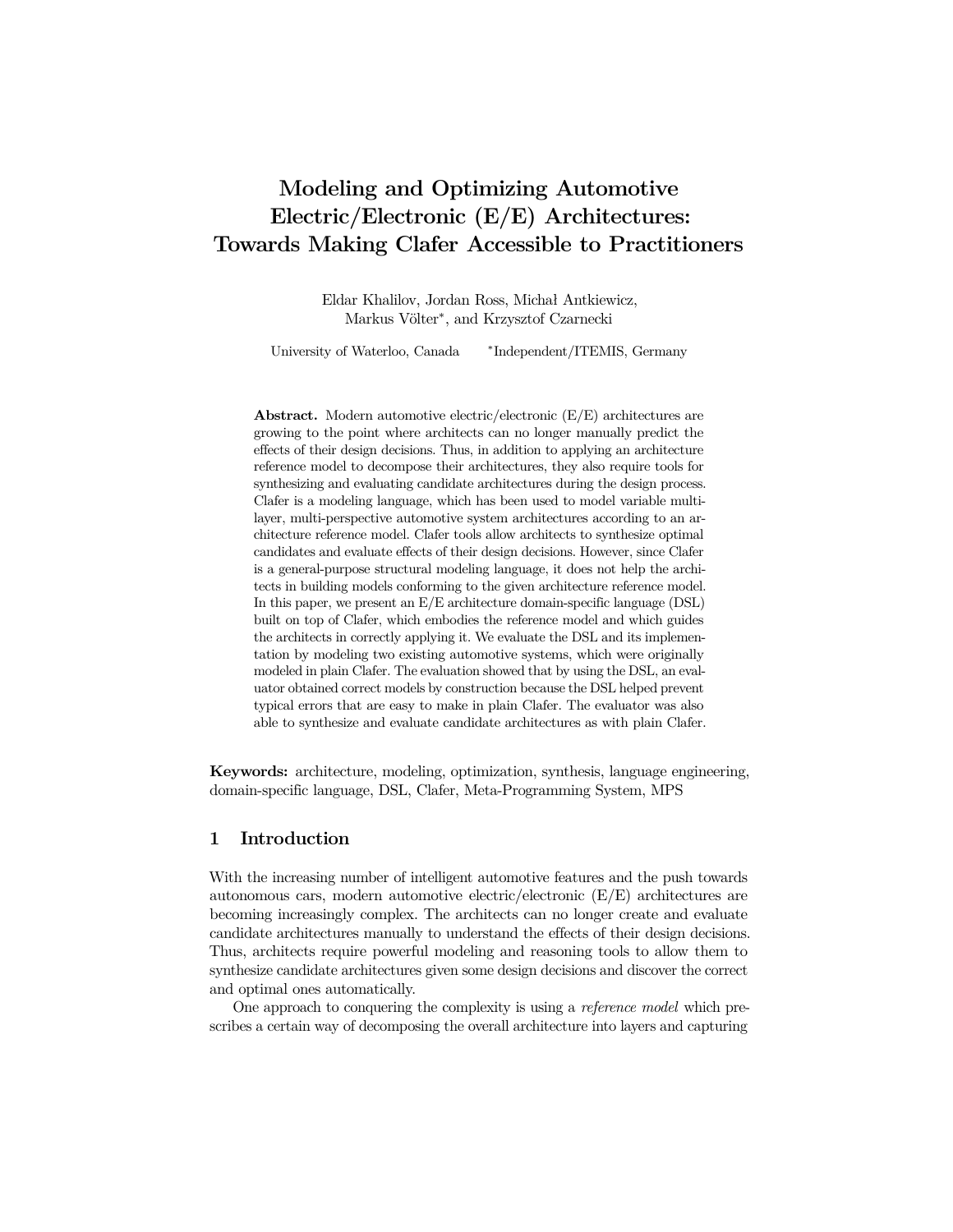the crosscutting concerns, including variability and quality. We present such a reference model in Section [2.](#page-1-0) Furthermore, in order to be able to automatically reason about an  $E/E$  architecture (evaluate the effect of design decisions), the architecture must be represented using a formal modeling language which is supported by a scalable automated reasoner. One such language is Clafer [\[1\]](#page-15-0), and we introduce architectural modeling using Clafer in Section [3.](#page-2-0) However, Clafer is a general-purpose structural modeling language which does not provide the architectural concepts from the reference model as first-class language constructs. Thus, to make the modeling and reasoning power of Clafer available to practitioners who are not Clafer experts, we implemented an architecture domain-specific language (DSL) based on the reference model to guide users in correctly and consistently applying the reference model (Section [4\)](#page-3-0). Our implementation relies on the JetBrains MPS language workbench [\[2\]](#page-15-1), whereby we implemented Clafer as an MPS language and the Architecture DSL as an extension of Clafer in MPS.

We present the design of the Architecture DSL and how it addresses the challenges of applying plain Clafer to architectural modeling in Section [5.](#page-4-0) We evaluate our work by using the DSL to model two existing architectures of two automotive subsystems which were previously modeled in plain Clafer [\[3\]](#page-15-2). The goal of the evaluation is to see whether the DSL improves the modeling experience compared to plain Clafer while still supporting the reasoning capabilities. We present the key observations and discussion in Section [6.](#page-11-0) We briefly summarize the related work in Section [7,](#page-13-0) and conclude the paper in Section [8.](#page-14-0)

# <span id="page-1-0"></span>**2 A Reference Model for E/E Architecture Modeling**

In this work, we use the reference model illustrated in Fig. [1,](#page-1-1) which is an adaptation of the EAST-ADL [\[4\]](#page-15-3) (details in [\[3\]](#page-15-2)). The model is *multi-layer* and it prescribes dividing the architecture into a feature model, a functional architecture, and a hardware architecture. The feature model contains *user-facing features*, such as *express up* and *pinch protection* in a power window system. These features are then implemented using functions, which are subsequently deployed onto hardware (the block arrow).

The model is also *multi-perspective*: it supports multiple cross-cutting concerns, including variability and quality. Variability crosscuts all layers of the architecture. For example, an optional feature (e.g., *express up*) is implemented by functions and hardware which also have to be optional as they are not needed when the feature is not selected.



<span id="page-1-1"></span>Fig. 1. An automotive E/E system architecture reference model. The block arrow denotes the deployment of the functional analysis architecture to the hardware design architecture.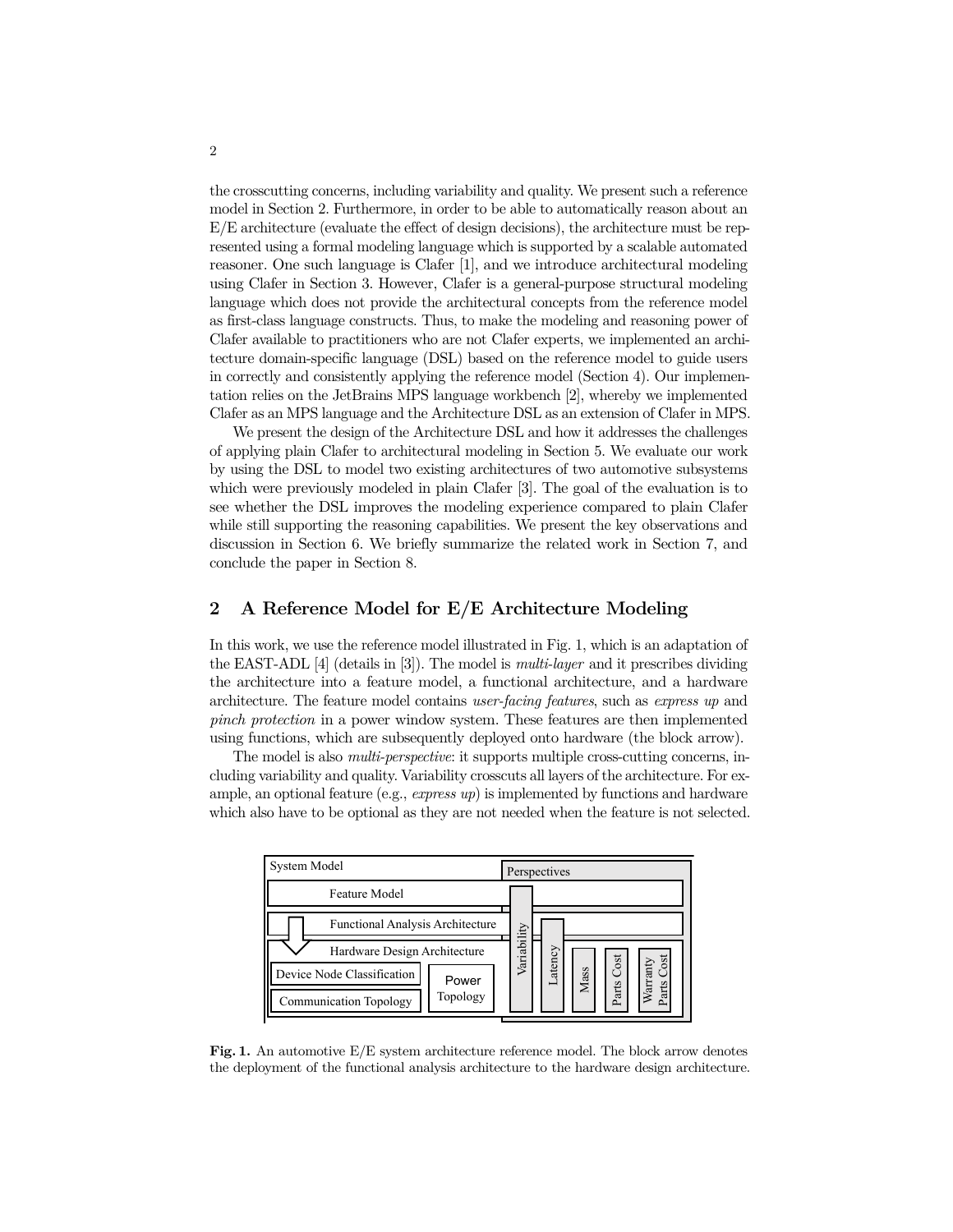Furthermore, there may exist alternative ways of realizing the feature as different functions (e.g., different techniques of pinch detection), as well as alternative ways of deploying the functions onto hardware. Similarly, the quality perspectives may crosscut each layer of the architecture. For example, the latency of end-to-end flows (from sensors to actuators) depends on the functional connectors among the functions and functional devices, as well as on the particular deployment of these connectors onto the communication media (e.g., shared memory communication within an ECU vs. network communication between ECUs). Some qualities may also be confined to a particular layer, for example, hardware part cost only applies to the hardware design architecture.

## <span id="page-2-0"></span>**3 E/E Architecture Modeling in Clafer**

Clafer [\[1\]](#page-15-0) has been successfully applied in several automotive architecture case studies [\[5](#page-15-4)[,3\]](#page-15-2). Here, we first briefly introduce the modeling and reasoning workflow when using Clafer and next, we summarize the main challenges of using plain Clafer.

Clafer is a lightweight, general-purpose, textual, structural modeling language. In Clafer, a model consists of *clafers*<sup>[1](#page-2-1)</sup>. The name "clafer" comes from the words class, feature, and reference because a clafer provides modeling capabilities of all these language constructs. A clafer is like a *class* in that it can have instances, it can contain other clafers which represent attributes, references, and contained classes, and it can inherit the children from other clafers. A clafer is like an *attribute* and a *reference* in that its instances can point to primitive values (e.g., integers) or instances of clafers. A clafer is like a *feature* in that it has multiplicity restricting how many instances of that clafer are allowed per instance of its parent  $(1 - \text{exactly one}, ? - \text{at most one}, ...)$ ✯ - any number, etc.). A clafer is like a *feature group* in that it has group cardinality restricting how many instances of its children are allowed ( $\mu$ ux - at most one, xor - exactly one, or - at least one, etc.). Clafer also provides a powerful constraint language (first-order relational logic) and means of stating multiple optimization objectives (e.g., minimize cost, maximize performance).

Furthermore, Clafer is supported by a set of tools [\[6\]](#page-15-5), which include a scalable and exact instance generator and optimizer. Given a model expressed in Clafer, the instance generator can synthesize correct instances of the model. Furthermore, if the model contains optimization objectives, the instance generator can perform multi-objective optimization and generate a set of Pareto-optimal instances of the model. Finally, Clafer MOO (Multi Objective Optimization) Visualizer [\[7\]](#page-15-6) is a tool for visually exploring the set of optimal instances and performing trade-off analysis.

All these capabilities make Clafer suitable for expressing architectural models, which include representing variability and quality attributes, stating optimization objectives, synthesizing (optimal and non-optimal) candidate architectures, and evaluating the impact of design decisions, and performing design space exploration [\[5,](#page-15-4)[3\]](#page-15-2).

**Challenges with E/E Architecture Modeling using Plain Clafer** Clafer is not domain-specific for the E/E modeling domain: it does not provide the architectural

<span id="page-2-1"></span><sup>1</sup> Throughout this paper if the word Clafer begins with an uppercase letter it refers to the language while a lowercase one refers to the language construct.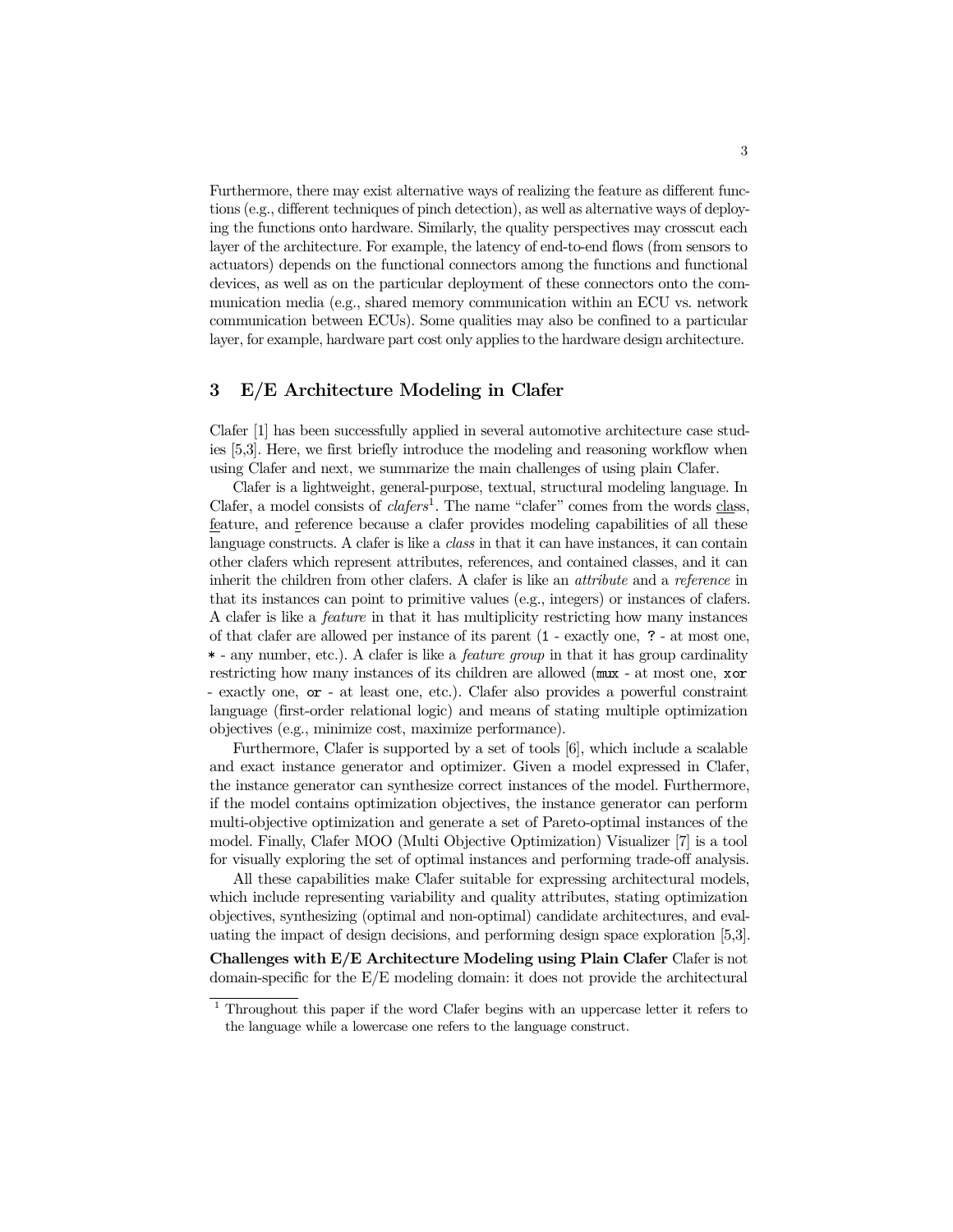concepts from the reference model as first-class language constructs. Furthermore, Clafer can only express the structure (metamodel) of the architectural concepts from the reference model; Clafer and its general-purpose tools (compiler, instance generator, visualizer) cannot guide users in correctly applying the reference model rules. For example, Clafer will allow a user to leave references unconstrained and the instance generator will produce instances not intended by the modeler.

This causes some challenges for model creators and model readers related to applying and recognizing the modeling idioms needed for architectural modeling. Thus, to make the modeling and reasoning power of Clafer available to practitioners who are not Clafer experts, we implemented an Architecture DSL [\[8\]](#page-15-7) which encodes the reference model concepts and which guides the users in correctly and consistently applying the reference model rules. We first present the overview of the implementation of the DSL in Section [4](#page-3-0) followed by detailed design which addresses the challenges of using plain Clafer in Section [5.](#page-4-0)

# <span id="page-3-0"></span>**4 Overview of ClaferMPS**

Instead of writing user manuals and relying on modeling idioms, we decided to formally encode the reference model and its rules as an Architecture DSL. We implemented the DSL using the Meta Programming System (MPS) [\[2\]](#page-15-1) language workbench.

**Meta Programming System (MPS)** As a language workbench [\[9\]](#page-15-8), MPS is a tool which allows for efficiently developing domain-specific and general-purpose languages. MPS supports the definition of abstract syntax, textual, visual or tabular concrete syntax, type system, various rules and constraints, transformations, and code generators. All ingredients of powerful IDEs are also supported. MPS relies on *projectional editing*, where users directly modify the abstract syntax through a projected concrete syntax; no parsing is involved. This allows MPS to support a wide range of notations [\[10\]](#page-15-9) and various ways of language composition [\[11\]](#page-15-10). In particular, it supports language extension, where additional language concepts are added to a base language without invasively modifying this base language. MPS has been used to build ecosystems of integrated languages in various domains including embedded software, system specification, requirements engineering, safety and security analysis, insurance contract specification, medical software and public benefits calculations [\[12,](#page-15-11)[2\]](#page-15-1).

**Components of ClaferMPS** Fig. [2](#page-4-1) shows the components of our implementation. The boxes with gray background represent existing tools. On the plain Clafer side (right), we are using the Clafer compiler, which works with plain-text files, the instance generator, and the visualizer [\[6,](#page-15-5)[7\]](#page-15-6).

On the MPS side (left), we build on top of MPS and use some utilities of mbeddr [\[12\]](#page-15-11) such as the module system and graphical notation. The boxes with a pattern background represent the new components we developed: Clafer language, which implements full Clafer and provides a textual syntax; and Architecture DSL, which provides textual and graphical syntaxes. A model created in Architecture DSL is first transformed into a model expressed in the Clafer language in MPS, from which a plain-text Clafer model is generated. Generating a plain-text Clafer model allows us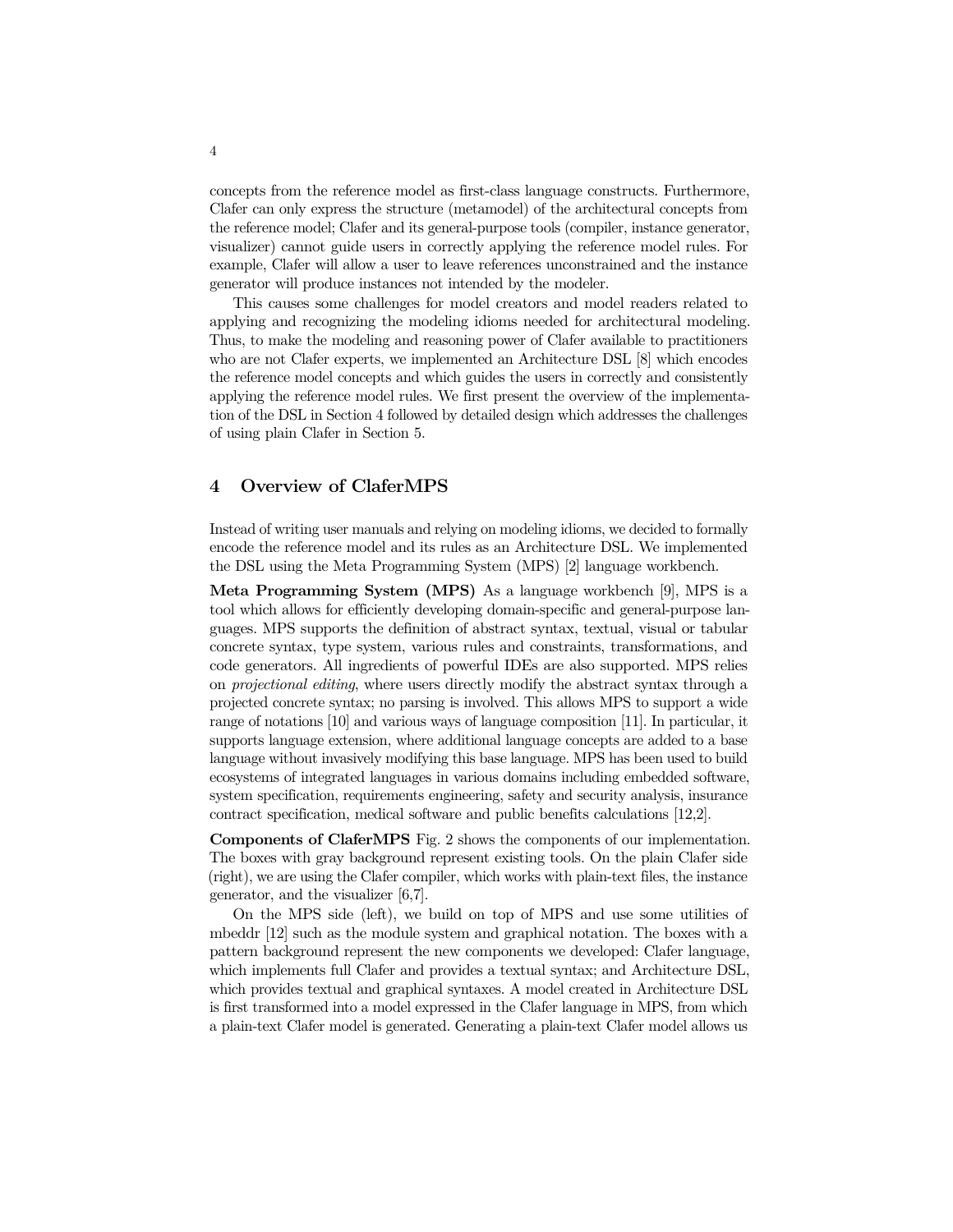

<span id="page-4-1"></span>**Fig. 2.** ClaferMPS (left) and plain Clafer (right) tool stacks

to leverage the existing Clafer toolchain. We refer to both the Clafer implementation in MPS and the Architecture DSL collectively as "ClaferMPS".

# <span id="page-4-0"></span>**5 E/E Architecture Modeling: Clafer vs. ClaferMPS**

In this section, we demonstrate how the challenges of using plain Clafer for  $E/E$ architectural modeling are solved with ClaferMPS by comparing both approaches.

## **5.1 Applying E/E Reference Model Concepts**

Since Clafer does not have first-class support for the E/E reference model concepts, we must define these abstractions first. In addition, both the reference model concepts and the concrete model must be contained in the same file, because Clafer currently lacks a module system. Listing [1.1](#page-4-2) shows the feature modeling concepts *feature model* and *feature* encoded as abstract clafers.

<span id="page-4-3"></span><span id="page-4-2"></span>

| <b>Listing 1.1.</b> Feature modeling concepts | <b>Listing 1.2.</b> Feature modeling (Clafer)      |
|-----------------------------------------------|----------------------------------------------------|
| defined in plain Clafer                       | DWinSvsFM : FeatureModel<br>manualUpDown : Feature |
| abstract FeatureModel<br>abstract Feature     | express : Feature ?<br>expressUp : Feature ?       |

Concrete feature models can then be created by extending the abstract clafers **Fea** tureModel and Feature as shown in Listing [1.2](#page-4-3) (the symbol : indicates inheritance; ? indicates optionality). In Clafer, we use indentation to nest clafers (i.e., establish containment) and to indicate dependency that the feature expressUp requires express.

Similarly, the remainder of the reference model can be encoded in Clafer using abstract clafers [\[3\]](#page-15-2). While this approach is valid for modeling E/E architectures, it is limited by its inability to guide users in applying these concepts correctly. For example, a plain Clafer alone cannot ensure that a *feature* can only be defined inside (i.e., nested under) a *feature model* or another *feature*, because it is specific to the reference model.

In addition to being correctly nested, reference model concepts must also be constrained properly. For example, Listing [1.3](#page-5-0) shows the definition of the functional analysis architecture concepts in plain Clafer. It consists of *analysis function*, *functional device*, and *function connector*. The latter has two nested reference clafers (indicated by  $\rightarrow$ ), which represent the connector's endpoints (lines 14-15). Moreover,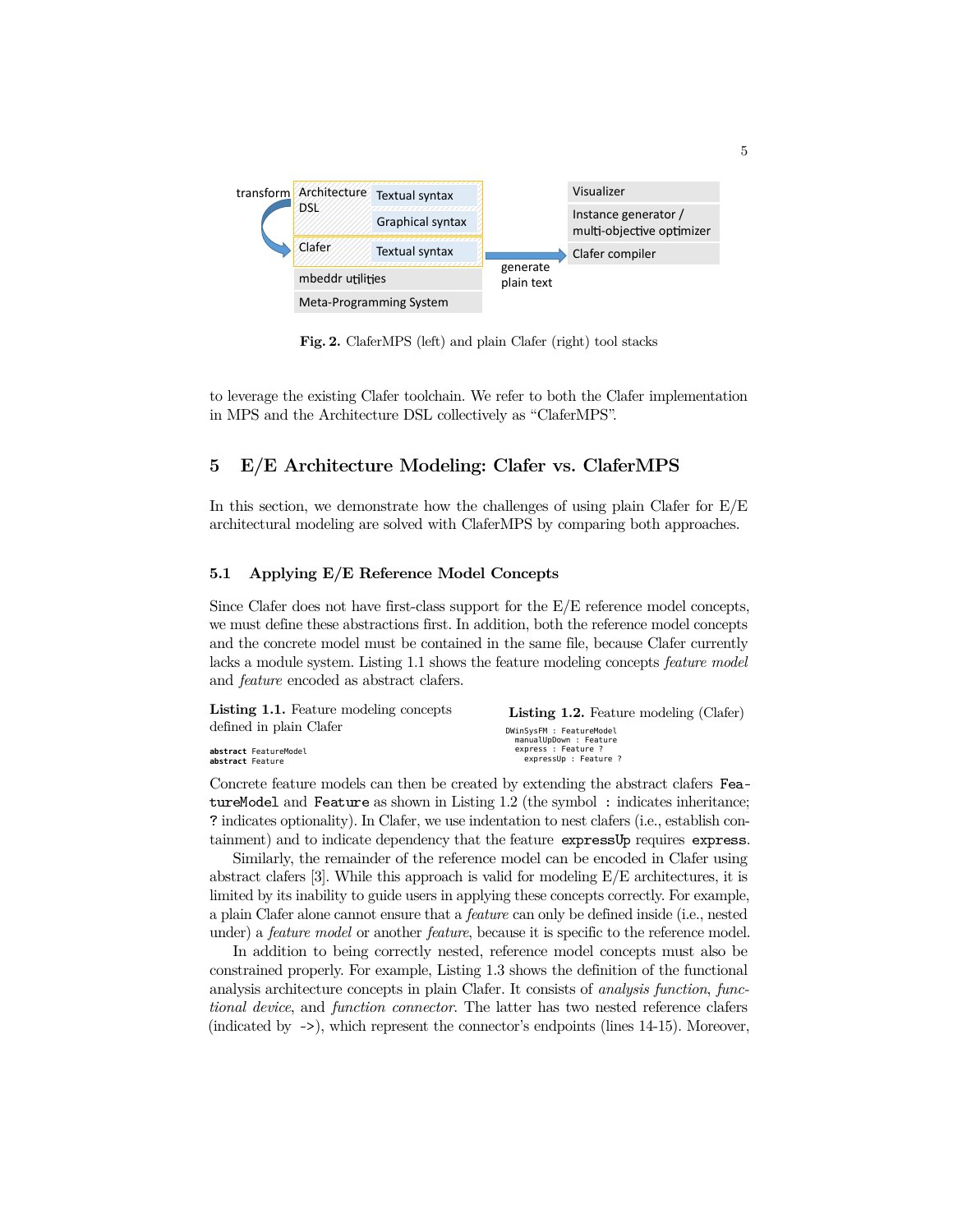each functional analysis component or connector can be deployed into the hardware architecture (lines 2 and 16, respectively). The concepts also include many constraints, such as, that analysis functions can only be deployed to smart device nodes or that function connectors should not be deployed to anything when their sender and receiver are deployed to the same device node (e.g., the same ECU).

<span id="page-5-0"></span>Listing 1.3. Encoding of functional analysis architecture concepts in plain Clafer

```
1 abstract FunctionalAnalysisComponent
 2 deployedTo -> DeviceNode
3 latency -> integer
 4
 5 abstract AnalysisFunction : FunctionalAnalysisComponent
6 [deployedTo.type in SmartDeviceNode]
7 baseLatency -> integer
           [latency = baseLatency*deployedTo.speedFactor]
 9
10 abstract FunctionalDevice : FunctionalAnalysisComponent
           [deployedTo.type in (SmartDeviceNode, EEDeviceNode)]
\frac{11}{12}13 abstract FunctionConnector<br>
14 sender -> FunctionalAnal<br>
16 deployedTo -> HardwareDa<br>
16 deployedTo -> HardwareDa<br>
17 [parent in this.deploy<br>
18 [(sender.deployedTo.dref<br>
19 [(sender.deployedTo.dref
14 sender -> FunctionalAnalysisComponent
15 receiver -> FunctionalAnalysisComponent
           16 deployedTo -> HardwareDataConnector ?
17 [parent in this.deployedFrom]
18 [(sender.deployedTo.dref,receiver.deployedTo.dref) in (deployedTo.endpoint.dref)]
19 [(sender.deployedTo.dref = receiver.deployedTo.dref) <=> no this.deployedTo]
20 latency -> integer
21 messageSize -> integer
22 [latency = (if deployedTo then messageSize*deployedTo.transferTimePerSize else 0)]
```
Violating these constraints (e.g., deploying a function to a power device) will prevent the instance generator from producing any instances; instead it will report the set of mutually contradicting constraints, which then require model debugging. Furthermore, even if no constraints are violated, the instance generator can still produce correct (i.e., satisfying all constraints) but invalid instances (i.e., not making sense in terms of the domain) because the model can be underconstrained. For example, if the reference clafers on lines 14 and 15 for a function connector are not constrained to point to valid targets, the instance generator will be free to choose any function as a target, which is likely to result in a nonsensical architecture. Listing [1.4](#page-5-1) contains a concrete example showing a correct (with respect to the stated constraints) yet invalid Clafer declaration of  $\texttt{local}$ WinReq (the connector should only be allowed between the WinSwitch and WinAr-biter functions) and Fig. [3](#page-5-2) shows the resulting instances. This example is *invalid* since it did not reflect the domain adequately. However, winked is an example of a correct and valid function connector since the sender and receiver are properly constrained.

<span id="page-5-1"></span>





<span id="page-5-2"></span>**Fig. 3.** Instances generated from Listing [1.4](#page-5-1)

**ClaferMPS solution** In order to minimize the need for writing constraints manually, we have designed and implemented a DSL on top of Clafer (using MPS' support for

6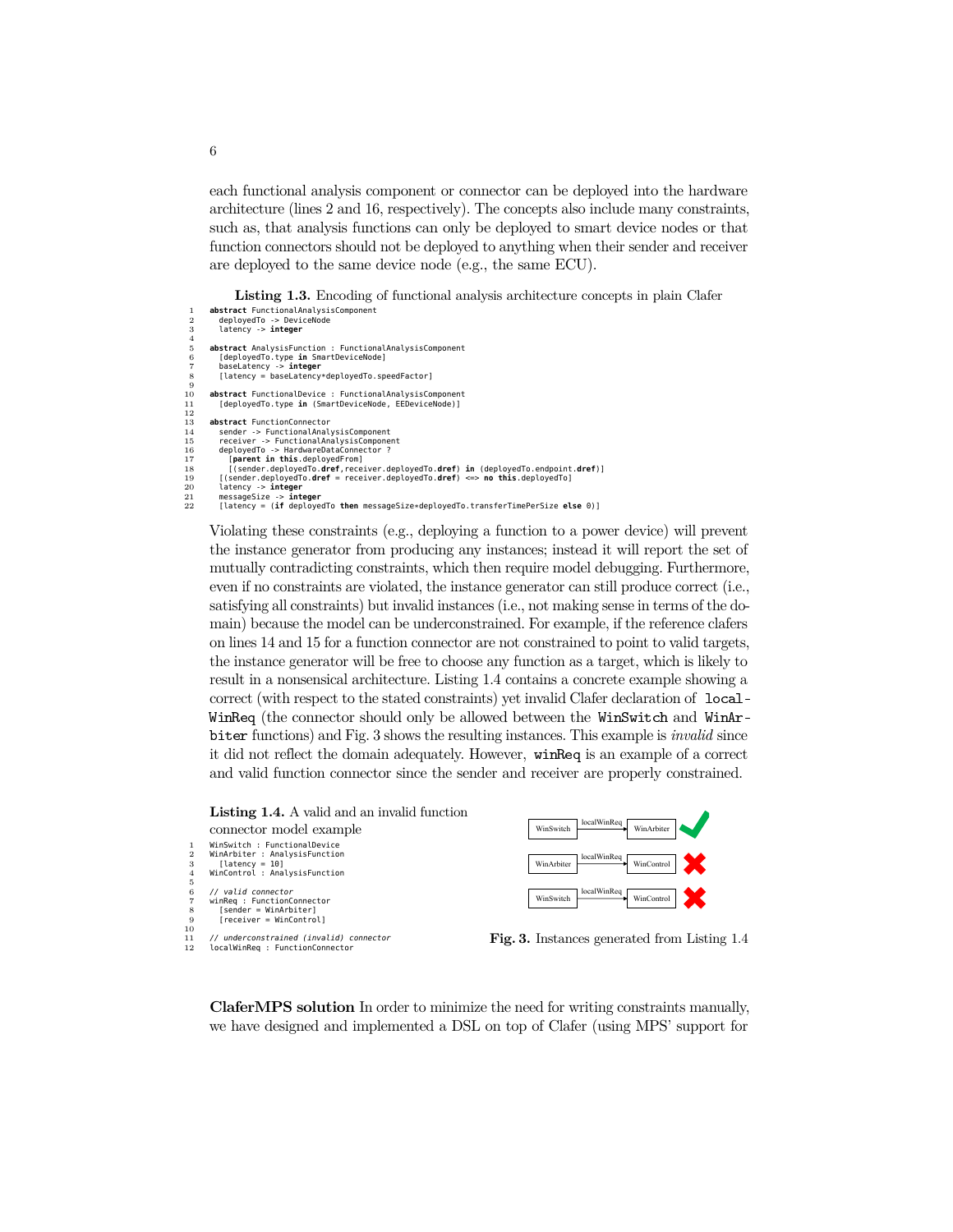language extension), which provides E/E architecture concepts as first-class concepts to cover most of the reference model rules. Figure [4](#page-6-0) shows a snippet of a functional analysis architecture modeled with the DSL. To ensure that users nest the reference model elements correctly, we restrict the usage context of the reference model concepts. This means that the DSL's auto completion menu shows only those concepts that are valid in the current context (i.e., *analysis function* is only shown in the context of *functional analysis architecture*) which can be seen at location  $\Omega$  in Fig. [4.](#page-6-0) If the user copy/pastes an element into the wrong context, the error will be presented as shown in Fig. [4,](#page-6-0)  $(1)$ .



**Fig. 4.** ClaferMPS functional analysis example.

<span id="page-6-0"></span>Next, the DSL syntax was designed to include values for all required reference clafers (from the plain Clafer approach) for the different concepts. Using the earlier example of function connectors, the DSL ensures that the user does not forget to set the targets of the sender and receiver, which are mandatory in the syntax. Additionally, the type system of the DSL ensures that the types of the chosen targets are correct, otherwise an error is reported (Fig. [4,](#page-6-0)  $\mathcal{B}$ ). Thus, the DSL eliminates many common errors and minimizes the need for manually writing constraints and, consequently, model debugging.

Finally, the DSL supports semantic error detection. A simple example of a semantic rule can be formed from the constrains on lines 6 and 11 of Listing [1.3;](#page-5-0) it states that a device node of type *power* can't be given as a deployment target for an analysis function or functional device. Checking such rules informs users that there is a semantic error in the model (Fig.  $6, (7)$ ).

#### **5.2 Variability**

In order to model more than one candidate architecture, the model must be augmented with variability. In plain Clafer, variability is expressed using multiplicities, group cardinalities, and reference clafers. For example, Listing [1.2](#page-4-3) shows how variability can be expressed for the feature **express** by using a clafer multiplicity of 0..1 (denoted by ?). In ClaferMPS, we chose to model variability the same way as in plain Clafer, but using different keywords such as **optional** to help architects.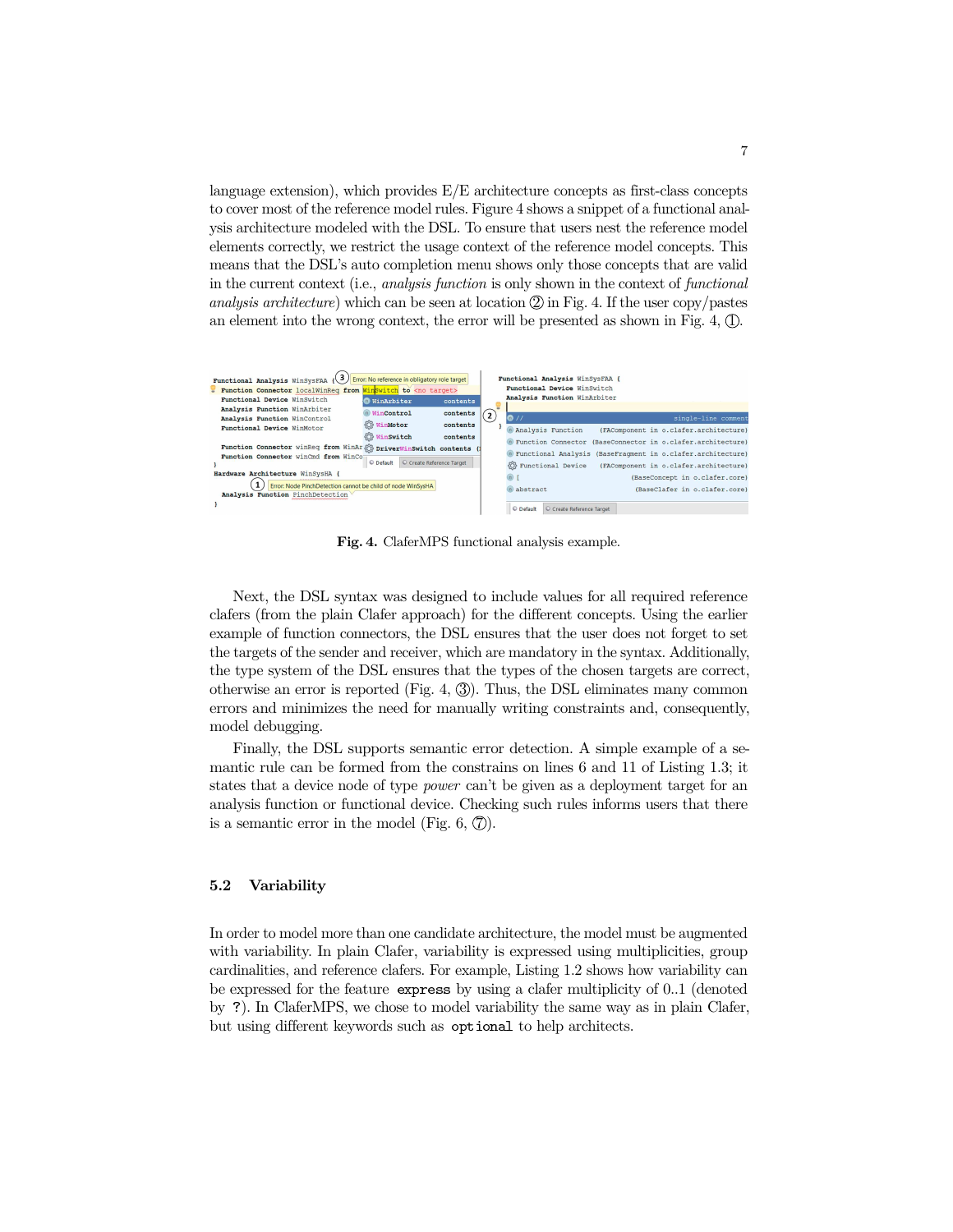#### <span id="page-7-1"></span>**5.3 Quality Attributes**

To evaluate quality of the candidate architectures, we need to annotate the different reference model components with *quality attributes*. These attributes can then differ among domains and even systems within a domain. For example, a power window system might not consider *security* as a quality, whereas a door locks system might.

In Clafer, quality attributes can be added to the reference model by nesting a clafer under the component type as shown on line 3 of Listing [1.3.](#page-5-0) Then, in the definitions of concrete components, the values can be defined using constraints as shown on line 3 of Listing [1.4.](#page-5-1) The challenge with this approach is that users have to directly modify the reference model and nest clafers appropriately without any guidance. Additionally, these modifications can lead to inconsistencies in the reference model over time or introduce subtle errors.

**ClaferMPS solution** In ClaferMPS, users do not need to edit the reference model; instead, we provide a table shown in Fig. [5](#page-7-0) whereby users define one or more *integervalued* quality attributes  $(2)$  for the chosen architectural concepts  $(1)$ . Then, a user can immediately use the intention menu for a defined architectural concept (for example, the device node  $\texttt{Switch}$  to add a value for that quality  $\textcircled{3}$ ,  $\textcircled{4}$ . The intention menu is a contextual menu that allows users to perform various modifications of the model. Finally, quality attributes are properly inherited by subconcepts: the intention menu shows both concept-specific and inherited attributes.

Additionally, since the quality attributes are separate from the reference model, users can generate plain Clafer with or without the quality attributes. This allows the users to validate their architectural model (i.e., ensure that their model captures all possible candidates they intended to model) without taking the qualities into account. In plain Clafer, such a task requires manually commenting out the quality attributes in the reference model and all constraints which set their values. In Section [5.7,](#page-10-0) we describe how the generation process supports this functionality.

#### **5.4 Extensibility**

In plain Clafer, since the reference model is a set of abstract clafers included in the same file as the concrete system, users can perform arbitrary changes to the reference model and use all capabilities of the language in unrestricted ways. It is both an

| Element                            | <b>Ouality Attributes</b>                                                                             | Device Node Topology DriverWinSysDN {<br>smart electr Device Node Switch {                                                                                                |                                                                                                                                                                      |  |
|------------------------------------|-------------------------------------------------------------------------------------------------------|---------------------------------------------------------------------------------------------------------------------------------------------------------------------------|----------------------------------------------------------------------------------------------------------------------------------------------------------------------|--|
| Hardware Connector mass            |                                                                                                       | $mass = 173$<br>$\left( 4 \right)$                                                                                                                                        | <b>Intentions</b>                                                                                                                                                    |  |
| <b>Device Node</b><br>$\mathbf{1}$ | cost<br>length<br>mass<br>$\overline{2}$<br>cost<br>warrantyCost<br>replaceCost<br>ppm<br>speedFactor | $cost = 110$<br>$replaceCost = 110$<br>$ppm = if$ (this.type.sma)<br>smart electr Device Node<br>$mass = 453$<br>$cost = if (this. type.s)$<br>$replacedcost = if (this)$ | <b>Z</b> Add Content<br>Add Device Type<br>Add Super Node<br>Comment Out<br>Make Optional<br>poc<br>Add Documentation to Switch [DeviceNode] ><br>Add Margin Comment |  |
| Data Connector                     | transferTimePerSize                                                                                   | $ppm = if$ (this.type.sma                                                                                                                                                 | <b>GROUP CARDINALITY</b>                                                                                                                                             |  |
| <b>Analysis Function</b>           | latency<br>baseLatency                                                                                | MUX <sup>2</sup><br>power Device Node DoorIn]<br>Num<br>$mass = 10$                                                                                                       |                                                                                                                                                                      |  |
| Function Connector messageSize     | latency                                                                                               | $cost = 4$<br>$replacedost = 2$                                                                                                                                           | $\rightarrow$ XOR<br><b>QUALITY ATTRIBUTES</b><br>Add SpeedFactor                                                                                                    |  |
| <b>System</b>                      | cost<br>mass                                                                                          | $ppm = 1$                                                                                                                                                                 | 3<br>Add WarrantyCost                                                                                                                                                |  |

<span id="page-7-0"></span>**Fig. 5.** User-defined quality attribute declarations for the architectural concepts (left). An intention menu for assigning values of quality attributes to model elements (right).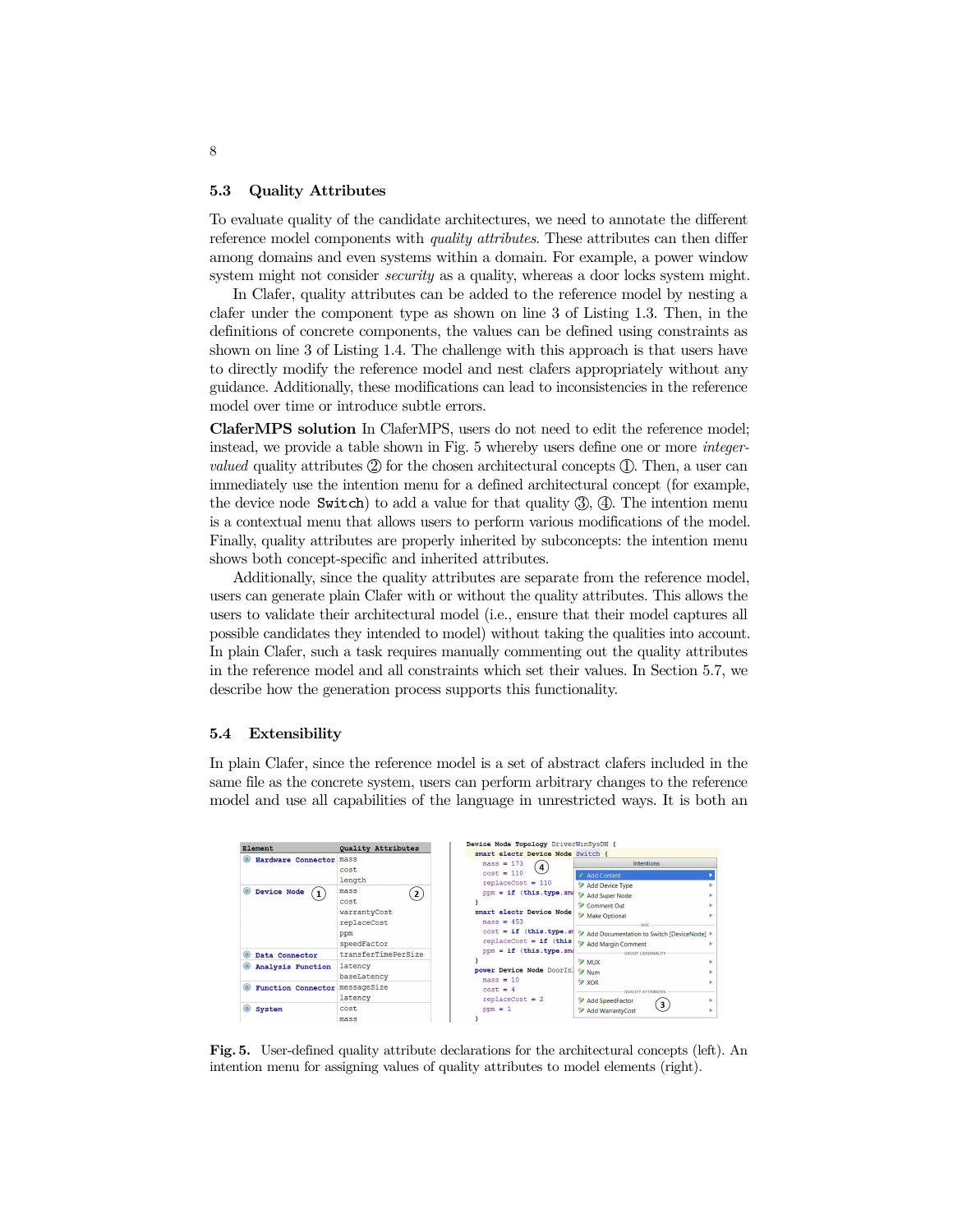advantage for users who are Clafer experts as well as a disadvantage for non-expert users because they lack guidance and they can suffer from common errors.

**ClaferMPS solution** As a result of building the Architecture DSL on top of the Clafer language in MPS, clafers and constraints can be mixed with the architectural elements. This is a common occurrence when a modeler wants to use Clafer's constraint language to write additional constraints that are not expressible using the Architecture DSL. For example, Figure [6](#page-8-0) shows a deployment specification of a functional architecture WinSysFAA to a hardware architecture WinSysHA (1). The concepts Deployment and Deploy ① belong to the Architecture DSL; however, the element  $\mathsf{patterns} \mathcal{Q}$  is simply a clafer which, in this case, is used to group rules for the distributed  $\Im$  and centralized  $\Im$  deployment patterns. Also, the figure shows a few constraints which go beyond what is expressible using the Deploy concept: some of them must always hold because they are nested directly under deployment (5), some of them must only hold when an instance of the clafer centralized is present  $(6)$ .

Additionally, ClaferMPS still provides guidance when adding Clafer to an architectural model through auto-completion and type checking.

The ability to mix clafers and constraints with DSL elements allows for lightweight extensibility of the reference model. In Figure [6,](#page-8-0) the intention of the modeler is to specify a few alternative DeploymentPatterns, which is a concept currently not available in the reference model. Thanks to MPS, organizations can modularly extend the Architecture DSL by creating their own reference model which imports our reference model and adds new concepts, such as the DeploymentPattern. Next, they can create a new DSL which extends our Architecture DSL and adds the DeploymentPattern as a first-class concept together with an editor, typing, and other rules. The ability to mix clafers and constraints within the architectural models allows for working with the proposed extension before formally implementing it as a DSL in MPS.



<span id="page-8-0"></span>**Fig. 6.** Mixing clafers and constraints within a deployment (above the gray separator) and an example of semantic error for an invalid function deployment target (below the separator).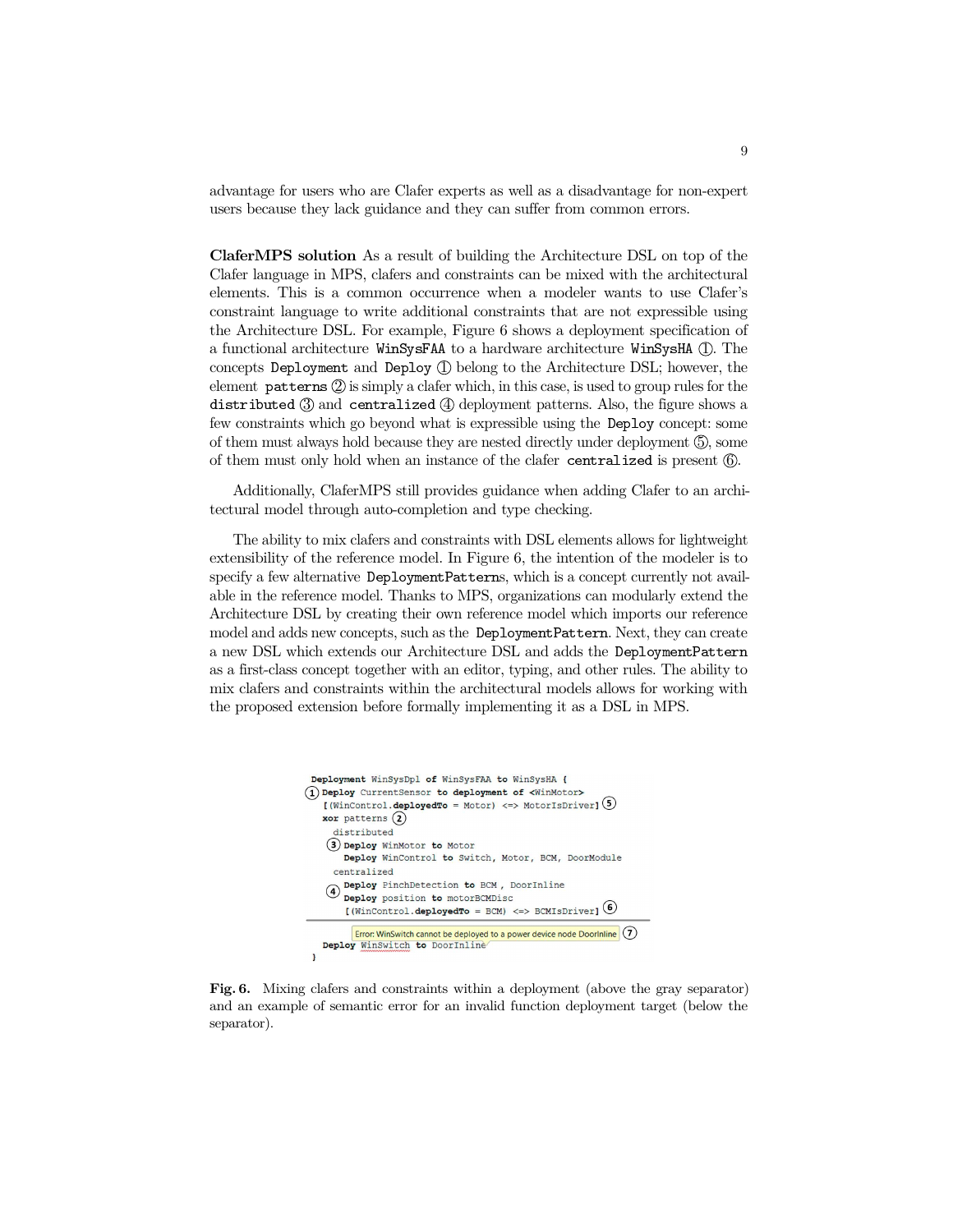#### **5.5 Modularity**

E/E architecture models can be quite large. Currently, Clafer does not have a module system and thus users have to define their model in a single, potentially large, text file. The model then becomes cumbersome to navigate, especially when modeling multiple subsystem architectures together.

**ClaferMPS solution** ClaferMPS provides a simple module system that allows users to create *modules*, which export all contained definitions and which can import definitions from other modules. The modules are combined together during the generation process which we detail next in Section [5.7.](#page-10-0)

#### **5.6 Presentation**

The Clafer compiler can generate a static graphical representation of a model which shows the inheritance hierarchy and references as shown in Fig. [7.](#page-9-0) This graphical representation is complementary to the textual syntax which emphasizes clafer nesting; however, it is not suitable for visualizing architectures.



<span id="page-9-0"></span>**Fig. 7.** Snippet of the graph for door locks generated by Clafer compiler

**ClaferMPS Solution** In addition to textual syntax, the Architecture DSL provides a graphical representation of E/E architectures. This allows for architects to visualize the relationships and connections between different elements to ensure that their model matches what they intended. Figure [8](#page-10-1) shows snippets of a few kinds of diagrams expressed with the graphical notations of the DSL; the diagrams are fully editable and, since they are projections of the same underlying model, they are always synchronized with the textual representation. Users can switch between textual and graphical projections and even view and edit both side-by-side.

The graphical editor is implemented using an MPS extension provided by the *mbeddr.platform*[2](#page-9-1) . It does not only provide basic rendering functionality but also a set of helper tools such as automatic layout, alignment, and snapping, which reduce the effort for manually arranging the diagram elements. However, some manual layouting is still necessary.

In the Architecture DSL, diagrams focus on the structure and hide other information such as quality attributes or plain clafers. This allows users to view the model

10

<span id="page-9-1"></span> $^2$  <http://mbeddr.com/platform.html>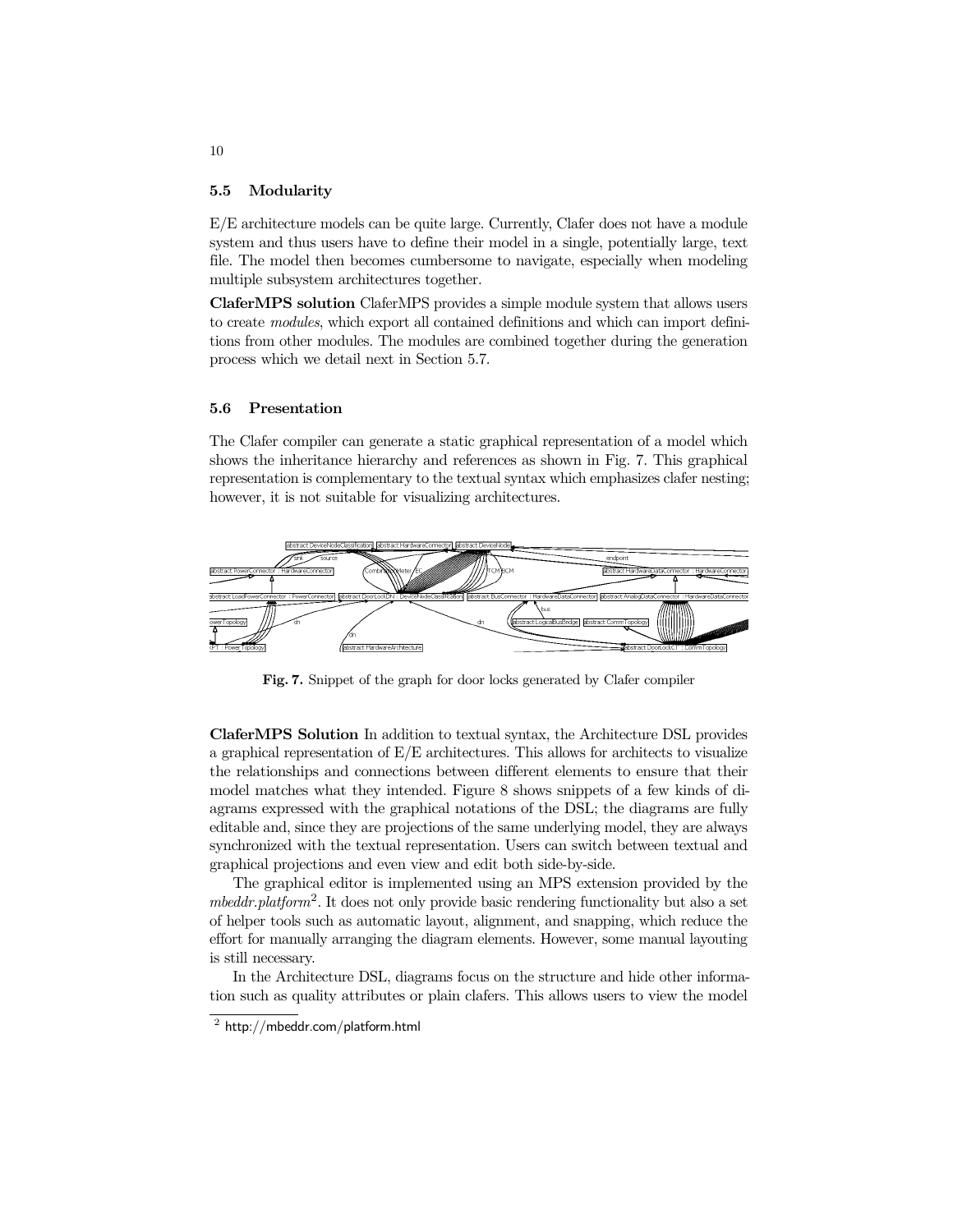

<span id="page-10-1"></span>**Fig. 8.** ClaferMPS Architecture DSL Diagrams

from a different perspective than offered by the textual representation. Additionally, thanks to support for modularity, users can see a graphical projection of their current module allowing them to work with a specific portion of the overall architecture.

#### <span id="page-10-0"></span>**5.7 Reasoning, Debugging, and Multi-Objective Optimization**

The typical workflow when modeling in plain Clafer is to write a small model fragment or temporarily comment out parts of a larger model irrelevant for the task at hand, execute the compiler to check whether the model is correct (syntax, name, type checking), execute the instance generator to validate the model (check that only valid instances are produced), and repeat. Murashkin described such micro-level and macro-level modeling patterns [\[5\]](#page-15-4). Next, users perform multi-objective optimization and impact and trade-off analyses [\[6,](#page-15-5)[3\]](#page-15-2).

Furthermore, the modelers often validate the model logic without the quality attributes, which requires commenting them out (cf. Section [5.3\)](#page-7-1).

**ClaferMPS Solution** The current reasoning, debugging, and multi-objective optimization tools require plain Clafer as input. Moreover, since Clafer tools do not have a module system, all imported modules, quality attributes, and the reference model must be combined into a single file.

Figure [9](#page-11-1) shows how ClaferMPS generates plain Clafer. First, the Architecture DSL takes the predefined reference model without quality attributes expressed in Clafer in MPS (it contains Clafer code as shown in Listings [1.1](#page-4-2) and [1.3,](#page-5-0) but written in MPS). If the user chooses to include quality attributes, ClaferMPS weaves them into the predefined reference model resulting in a reference model with quality attributes; otherwise, the predefined reference model is used directly. Next, the DSL transforms the modules expressed in the Architecture DSL into equivalent modules expressed in Clafer in MPS, while preserving the import structure. If the user has configured the DSL to exclude the quality attributes, ClaferMPS ignores all quality-related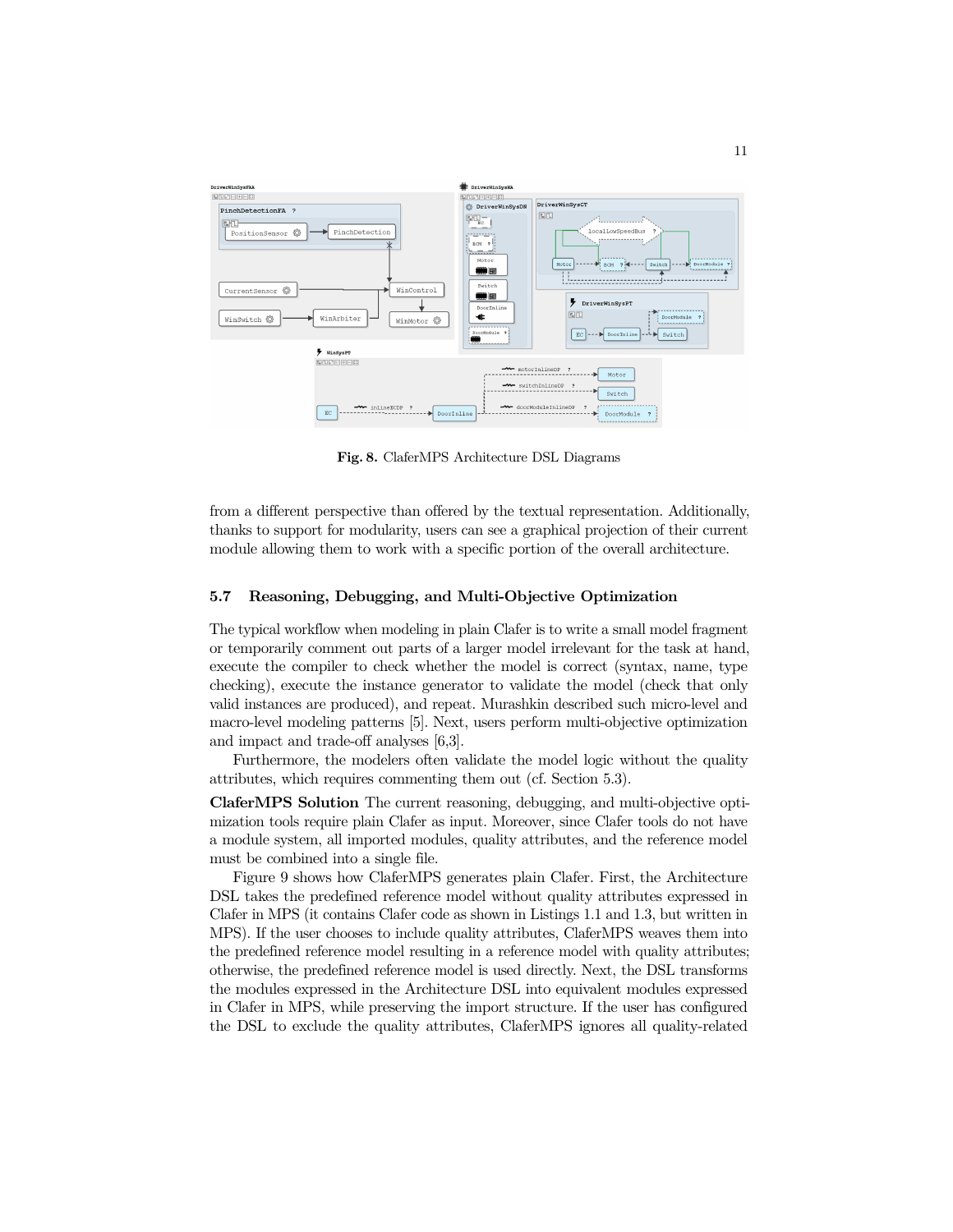

<span id="page-11-1"></span>**Fig. 9.** Plain Clafer generation process

expressions during the transformation. Also, the resulting modules must now import the reference model. Finally, Clafer in MPS generates plain Clafer files for every module such that the resulting file contains all of its imported modules. For example, the generated plain Clafer for the module B contains the module's contents and the reference model with or without the quality attributes, whereas the plain Clafer for the module A has its contents as well as all contents of the module B.

This process allows the users to reason about, debug, and optimize each layer of the architecture separately with or without quality attributes. While the users still need to comment out unused parts of the reference model; their workload is greatly reduced.

#### <span id="page-11-0"></span>**6 Evaluation**

The main goal of our work is make the modeling and reasoning power of Clafer accessible to practitioners. To evaluate and improve ClaferMPS, we performed the following exploratory case study. The objectives of the evaluation are to O1) obtain feedback on usability of the DSL and tool support, O2) demonstrate expressiveness of the DSL with respect to the case studies in the automotive body domain, and O3) demonstrate support for modeling and analysis tasks, such as modular validation. First, we take two existing automotive system architectures, power window and door locks, which were previously modeled independently in plain Clafer by the second author [\[3\]](#page-15-2).

The models for power window and door locks contain approximately 600 and 900 lines of Clafer and they encode 203,753,368 and 2,028 variants, respectively.

Next, we asked the second author (to whom we refer to as "the evaluator") to recreate both models in ClaferMPS and record his experience; the raw and detailed notes (40 pages) are available for the record [\[13\]](#page-15-12). The evaluator first modeled a single-door power window system, then he generalized it to a two-door system, and then he modeled the door-locks system. Finally, we discussed the notes with the evaluator, analyzed them, and extracted the main observations which we present here.= The evaluator raised issues, reported bugs, made observations, and provided requirements. Some of the bugs and requirements were subsequently implemented in an iterative approach.

**Case study completeness** Overall, the evaluator was able to completely model both case studies in ClaferMPS, generate equivalent but slightly different plain Clafer model when compared to the original model, and perform the same kinds of analyses using the Clafer toolchain as before [\[5,](#page-15-4)[3\]](#page-15-2).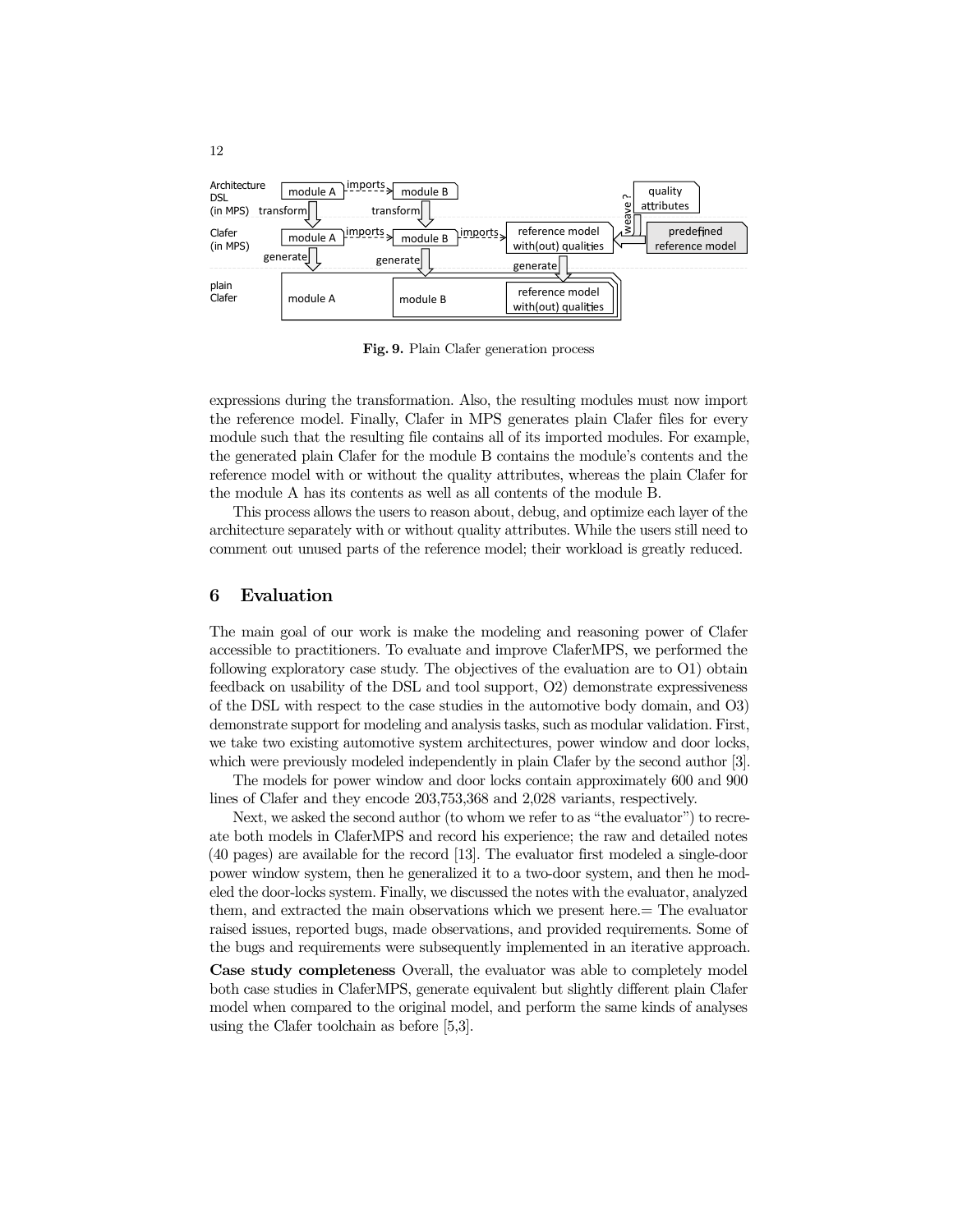**Graphical projection** The evaluator frequently used the graphical projection to validate connections and he has actually discovered wrong connections once. In fact, the graph view was beneficial whenever references are used. Also, the graphical projection was useful for showing containment and ownership. However, the current graphical projection has a few shortcomings: the automatic layout sometimes requires manual rearrangement, and the evaluator could not view only a few selected elements because the projection always displays the entire module. The evaluator provided many observations about the advantages as well as suggestions for improving the graphical projection, including the ability to visualize a selected subset of elements.

In MPS, the evaluator divided the original single file plain Clafer models into many modules which was essential when working with such large models. Additionally, smaller modules make the graphical projection more useful and usable. The built-in "jump to definition" mechanism of MPS supports navigation across the modules.

**Modeling, debugging, verification, and validation workflow** In ClaferMPS, the evaluator relied more on the Architecture DSL to create a more correct-byconstruction model because the DSL enforces the proper structure and checks for typical errors during editing; this made the creation of the model faster in ClaferMPS. However, through the use of the Architecture DSL, the evaluator still created an invalid model, initially, by forgetting to assign some quality attributes and setting references to invalid targets. ClaferMPS helped with debugging, and finding such mistakes, because the evaluator no longer had to manually comment out fragments of a large model as ClaferMPS automatically generates code for every module and its imports, with or without the quality attributes. This allowed for testing each layer in isolation as well as testing the module logic while omitting quality attributes. In some situations, however, the evaluator still had to comment out the unused fragments of the reference model. For example, in order to test the functional architecture layer in isolation, the evaluator had to comment out the deployed To reference, which induces a dependency on hardware architecture. As a result, we have implemented the separation of the deployment from the other layers and weaving of the deployment when needed during code generation; it has reduced the need for commenting out as above but can be improved further in the future to not require commenting out any portions of the model or reference model. Finally, the evaluator set up partial test modules which contain only a partial system and a subset of layers, which allowed testing the individual layers in isolation. These partial test modules allowed for testing and verifying logic associated with a specific layer of the system.

**Autocomplete** The evaluator ranked autocomplete as the top feature of ClaferMPS because it prevents naming mistakes and helps in correctly selecting nested elements based on their type and the rules of the reference model. Although, autocomplete could also be provided for plain Clafer, it would not be able to interpret nesting constraints.

**Inconsistencies between the reference model used in both case studies and reference model evolution** Chronologically, ClaferMPS was developed after the first version of the power window case study and the Architecture DSL was based on the reference model from that case study. The door locks case study was developed later and subsequently the power window case study was revised. In our evaluation, we observed that not only the reference models between the two case studies were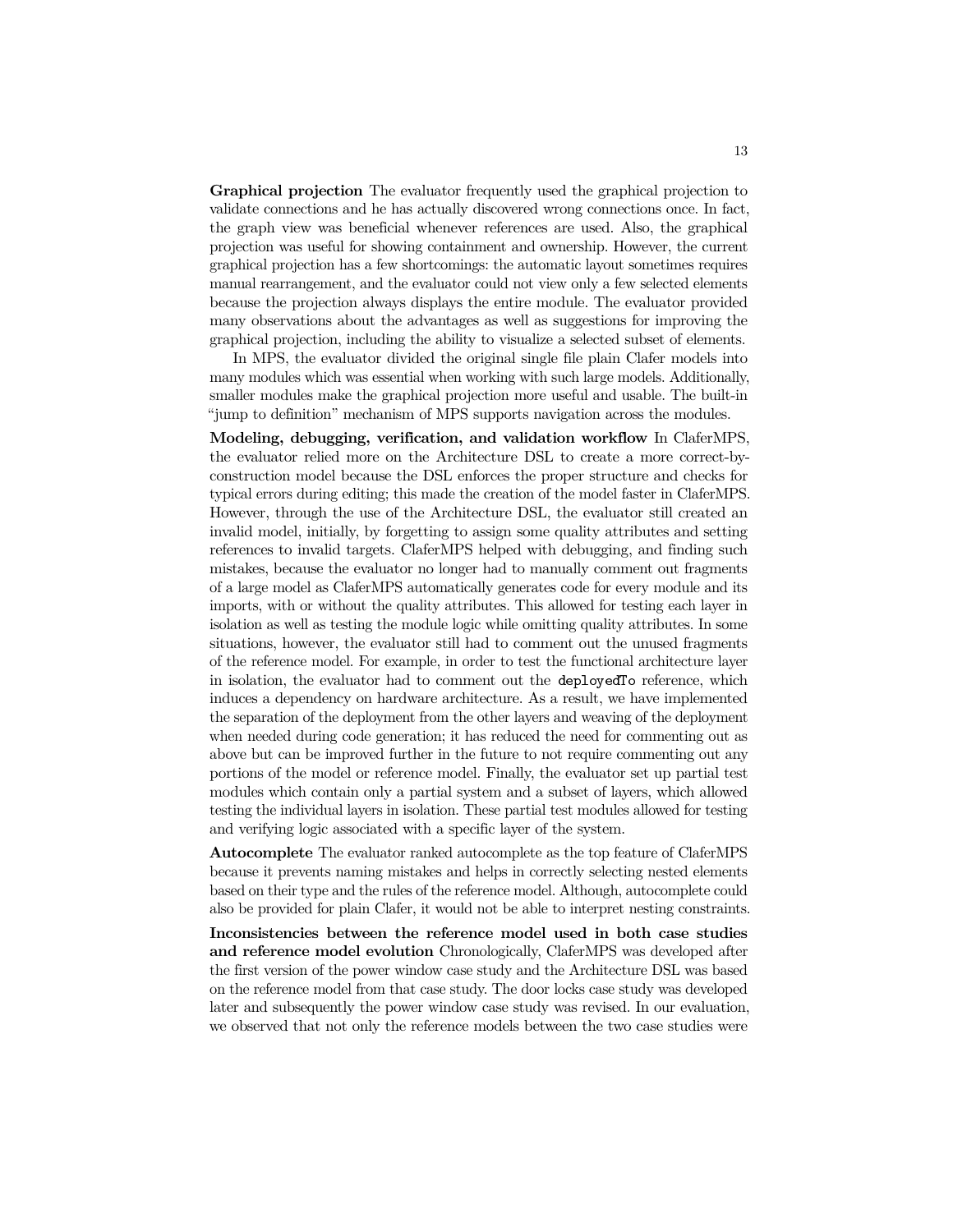slightly different but also the Architecture DSL was initially outdated. Eventually, we made all three reference models consistent.

This demonstrates the typical organizational problem which occurs when people apply a supposedly common reference model but are free to adjust it slightly in every project: the organization cannot easily enforce the consistent application of the reference model. By encoding the reference model in the DSL, providing limited extensibility, and enforcing domain-specific rules, the DSL ensures the consistent application of the reference model.

On the other hand, having a DSL creates the typical "schema migration" problem when a reference model evolves and the user models must be co-evolved consistently with the DSL. We observed this when we updated the DSL to be consistent with the reference model used in the power window case study. The architectural models became broken and the evaluator had to manually redo these broken parts. In practice, this problem is usually mitigated by versioning the reference model and providing migration scripts.

**Required knowledge of Clafer** The evaluator stated that using the Architecture DSL requires basic understanding of object-orientation and navigation between objects by following the references. Building and using advanced models, such as the ones in our case studies, requires the ability to write propositional logic constraints and navigating among objects. Familiarity with constraint languages such as OCL, Alloy, or Clafer is very helpful to be able to create non-trivial architectural models. While a user could model an E/E architecture in ClaferMPS without a good understanding of Clafer, knowledge of Clafer is needed for debugging the models or creating ones with interesting variants.

**Threats to Validity** A threat to the internal validity of our exploratory evaluation is that some of the development of ClaferMPS was performed in response to the evaluator's bug reports, issues, and requirements. This has not introduced any bias since the design of the DSL was originally based on the evaluator's case studies and the iterative process allowed completing the evaluation and ensuring that the DSL actually covers the entire scope of the case studies.

A threat to the external validity of our evaluation is that it was performed by a single person, who is an expert Clafer user, and therefore the observations cannot be generalized. It is possible that non-expert users of Clafer who are familiar with the reference model would not be capable of modeling the two case studies in the Architecture DSL. However, the evaluator was a novice user of MPS and his observations are likely to be valid for other users. In the future, we are planning to conduct a more extensive evaluation with many users with diverse backgrounds.

# <span id="page-13-0"></span>**7 Related Work**

Aleti et al. surveyed over 180 works concerning architecture optimization in the domains of information systems and embedded systems [\[14\]](#page-15-13). The surveyed methods, along with other related works [\[15](#page-15-14)[,16](#page-15-15)[,17](#page-15-16)[,18](#page-15-17)[,19](#page-15-18)[,20\]](#page-15-19), considered different design decisions or degrees of freedom (i.e., variability points) for hardware selection, deployment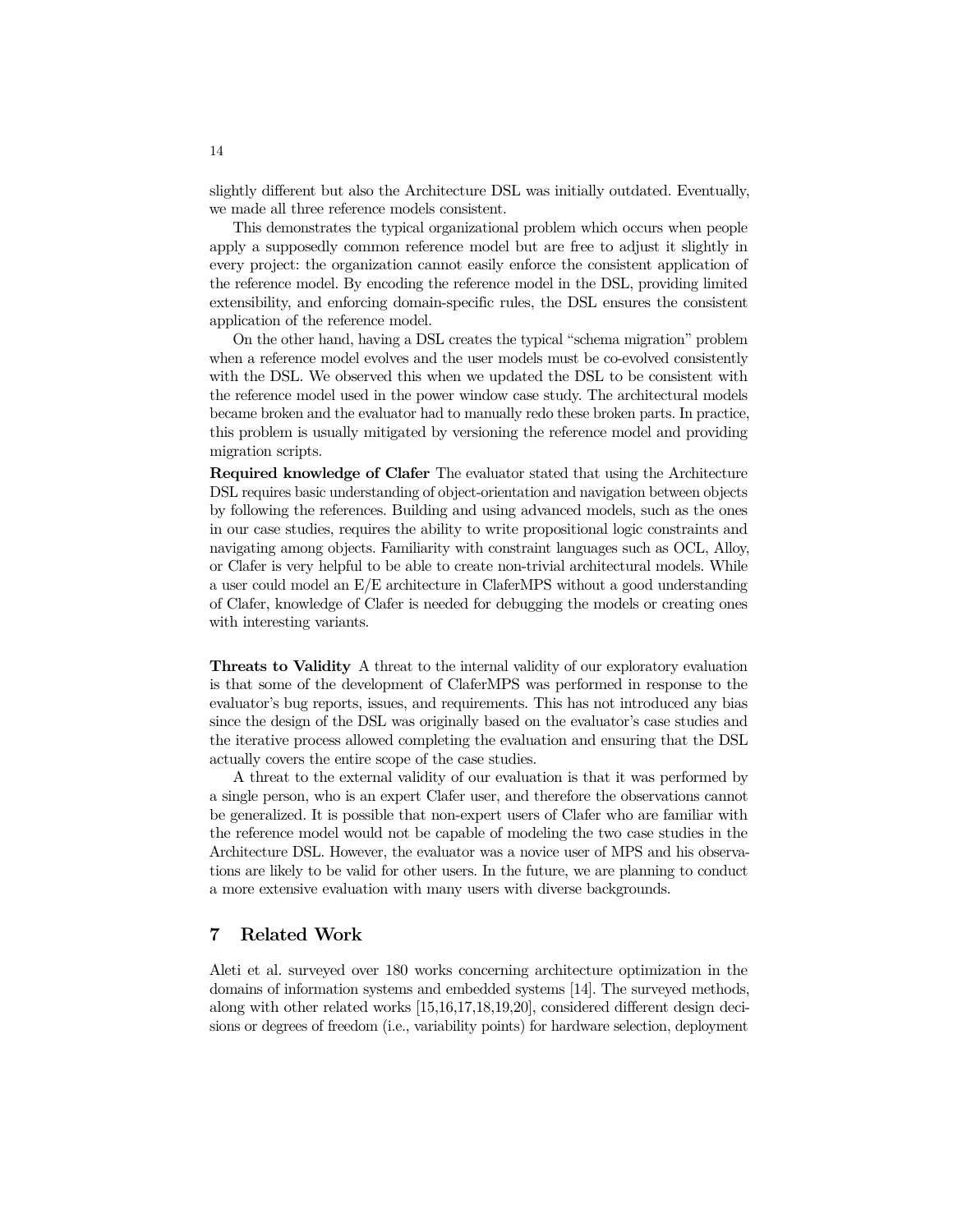of software to hardware, task scheduling, redundancy allocation, communication topology design, hardware component placement, and wireharness sizing and routing. They also considered different design constraints such as memory capacity, functional dependencies, co-location restrictions, among many quality constraints such as mass, cost, and reliability. Lastly, these optimization works considered a number of different objectives such as performance, reliability, cost, mass, and energy consumption.

The majority of these works, however, only considered a handful of design decisions, constraints, and objectives where, in our work, we can consider a design decision for each reference model component. Additionally, in our MPS models, we were able to reason about mass, parts cost, warranty parts cost, and latency as in [\[5,](#page-15-4)[3\]](#page-15-2) since ClaferMPS is an extension of Clafer. In this work, we also consider decisions made about the features and their impact on the other layers of the system (functional and hardware) in  $E/E$  architectures which was first introduced by Murashkin [\[5\]](#page-15-4).

Additionally, the works surveyed in [\[14\]](#page-15-13) only consider the equivalent of the functional analysis architecture, device node classification, and the network buses in the communication topology. In other works that consider both the functional and hardware layers of the architecture as well as a graphical projection of the architecture, such as AF3 [\[21\]](#page-15-20), OSATE [\[22\]](#page-15-21), and PreeVision [\[23\]](#page-15-22), they do not allow for expressing variability about almost any component in the model along with a supporting reasoner, as we do.

## <span id="page-14-0"></span>**8 Conclusion**

We presented the design and implementation of an Architecture DSL for modeling automotive E/E architectures. The goal of the DSL is to make the reasoning power of Clafer accessible to practitioners by guiding them in the correct application of the reference model, minimizing the need for writing constraints, and automatically generating plain Clafer files that can be used with the existing Clafer toolchain. This paper reports on the progress towards that goal.

This work opens up new possibilities in the design exploration of automotive architectures. As has been previously demonstrated in plain Clafer [\[5,](#page-15-4)[3\]](#page-15-2), architects can now include design decisions and alternatives about any element in their architectural model, automatically synthesize candidate architectures to see the impact of their decisions, enrich the model with quality attributes and multi-objectively optimize the model to find the set of Pareto-optimal candidates and explore the tradeoffs among them. This work is also applicable to modeling automotive product-line architectures and synthesizing concrete architectures for products.

In the future, we would like to address the remaining limitations and requirements uncovered by our evaluation, such as reference model slicing to eliminate the need for commenting out unused fragments of the reference model, separation of variability similar to the quality attributes and deployment, and integration of the instance generator and support for working with the candidate architectures to provide a smooth workflow within MPS. We would also like to perform experimental evaluation with external users to assess the practicality of the approach and the required expertise in Clafer.